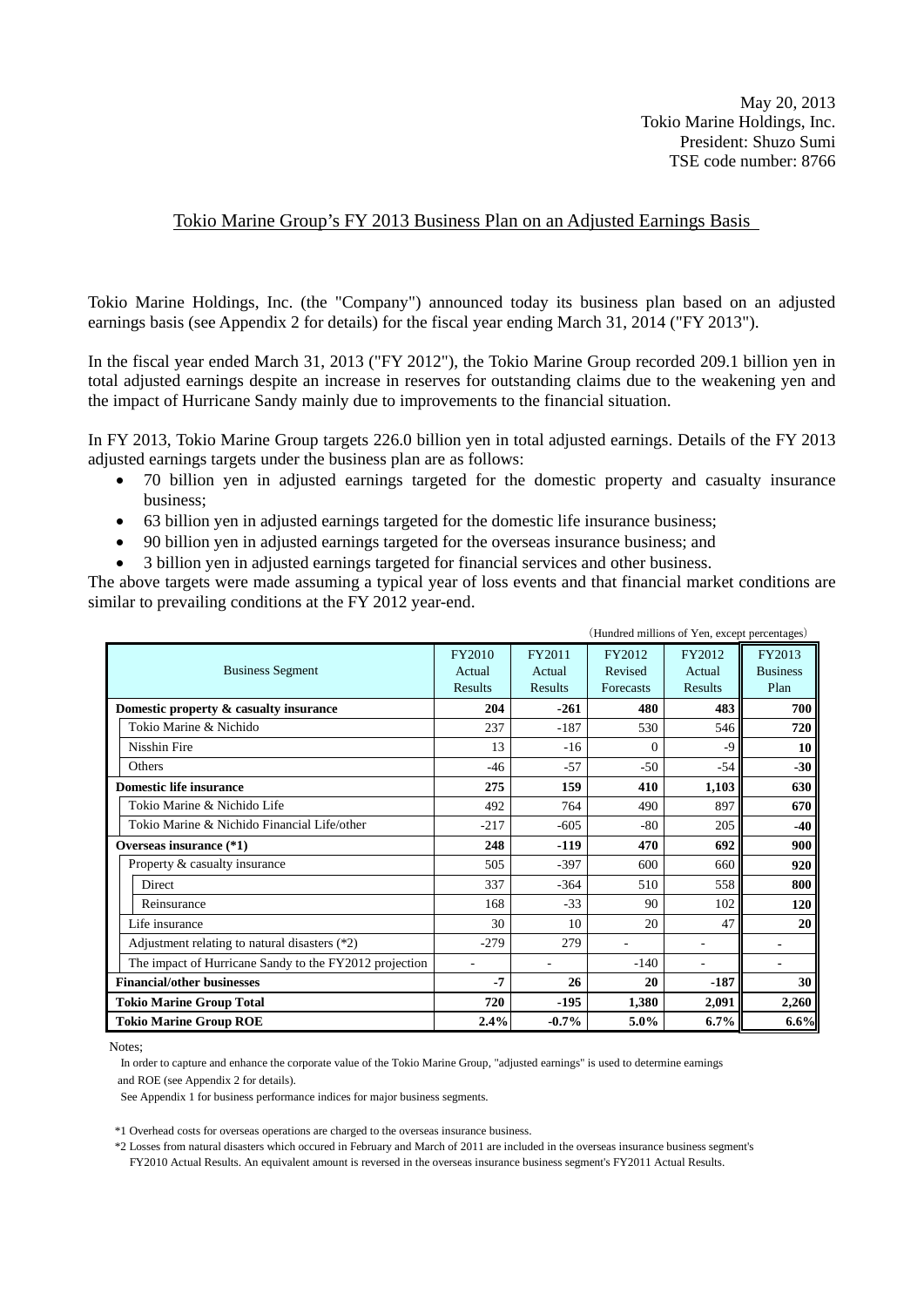# **Appendix 1**

### Business Performance Indices for Major Business Segments

### 1. Domestic property and casualty insurance business

Indices for Tokio Marine & Nichido and Nisshin Fire are as follows:

|                         |         |         |           |         | (Hundred millions of Yen) |
|-------------------------|---------|---------|-----------|---------|---------------------------|
|                         | FY2010  | FY2011  | FY2012    | FY2012  | FY2013                    |
|                         | Actual  | Actual  | Revised   | Actual  | <b>Business</b>           |
|                         | Results | Results | Forecasts | Results | Plan                      |
| Net premiums written    | 18.767  | 19.196  | 19.930    | 20.083  | 20,495                    |
| lTokio Marine & Nichido | 17.427  | 17.830  | 18.550    | 18.696  | 19,110                    |
| Nisshin Fire            | 1.340   | 1.366   | 1,380     | 1,387   | 1,385                     |

2. Domestic life insurance business

Indices for Tokio Marine & Nichido Life are as follows:

| (Hundred millions of Yen)                   |         |         |           |         |                 |
|---------------------------------------------|---------|---------|-----------|---------|-----------------|
|                                             | FY2010  | FY2011  | FY2012    | FY2012  | FY2013          |
|                                             | Actual  | Actual  | Revised   | Actual  | <b>Business</b> |
|                                             | Results | Results | Forecasts | Results | Plan            |
| <b>Annualized premiums for new policies</b> | 507     | 573     | 694       | 806     | 810             |
| Annualized premiums for policies in force   | 3.967   | 4,194   | 4.585     | 4.704   | 5,184           |

\* Annualized premiums are the aggregate amount of premiums divided by the duration of insurance policies to show the amount of premiums per year.

# 3. Overseas insurance business

Indices for the overseas insurance business are as follows:

|  |                               |               |         |           |         | (Hundred millions of Yen) |
|--|-------------------------------|---------------|---------|-----------|---------|---------------------------|
|  |                               | <b>FY2010</b> | FY2011  | FY2012    | FY2012  | FY2013                    |
|  |                               | Actual        | Actual  | Revised   | Actual  | <b>Business</b>           |
|  |                               | Results       | Results | Forecasts | Results | Plan                      |
|  | Net premiums written          | 5,265         | 4,997   | 6,416     | 7.343   | 9,266                     |
|  | Property & Casualty insurance | 4,713         | 4.667   | 5,988     | 6,830   | 8,709                     |
|  | Direct                        | 3,458         | 4,106   | 5,298     | 6,047   | 7,877                     |
|  | Reinsurance                   | 1.254         | 561     | 689       | 783     | 832                       |
|  | Life insurance                | 551           | 329     | 427       | 513     | 556                       |

\* Net premiums written are calculated taking into account the ratio of respective equity interest of

the Tokio Marine Group in each local subsidiary.

The business plans described above are based on information available to the Company as of the date of this document. Actual results may materially differ from the plans.